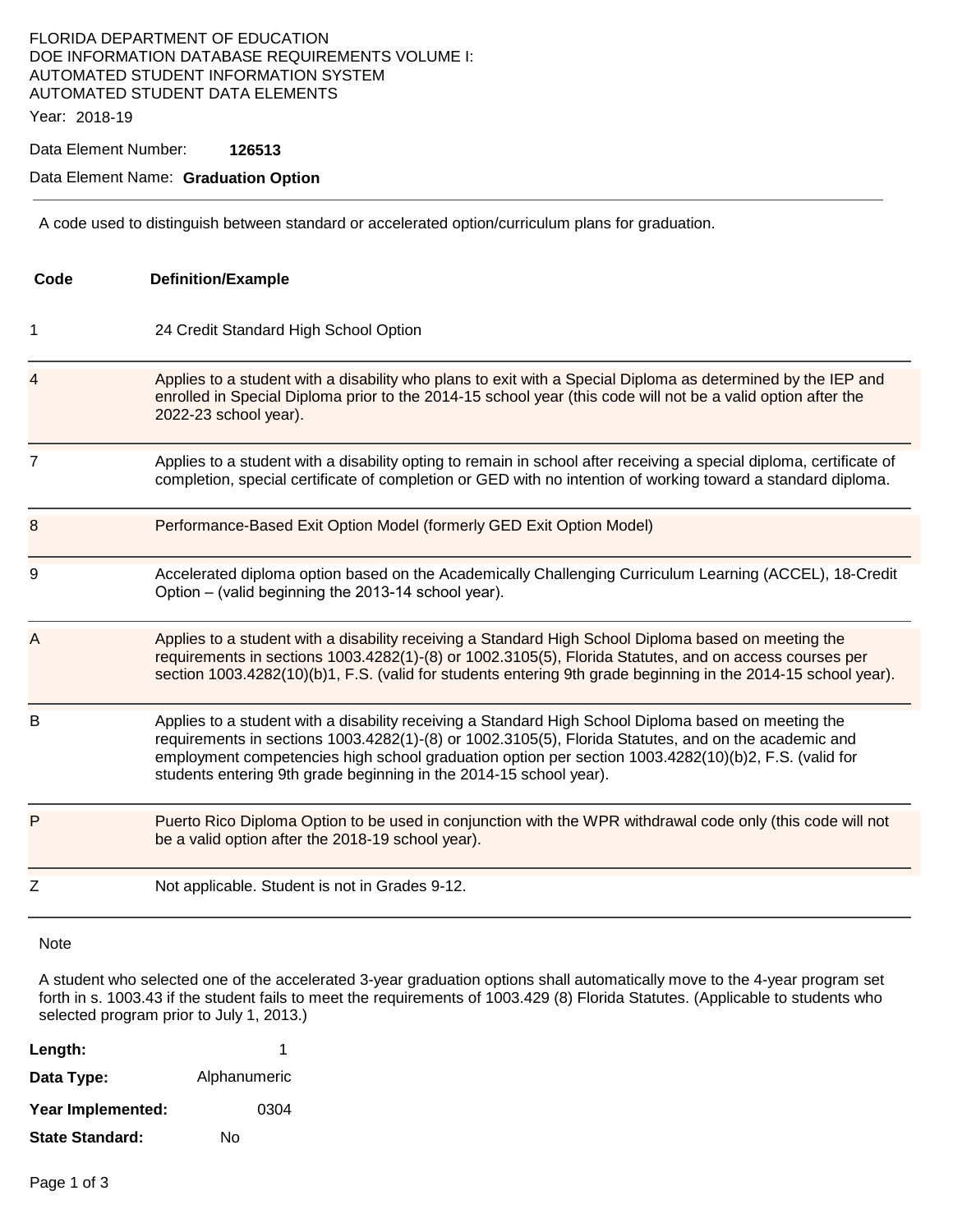# Data Element Name: **Graduation Option**

### **Use Types:**

| <b>Required Grades:</b> | 09-12 |
|-------------------------|-------|
| Migrant Tracking:       | N٥    |
| <b>FASTER:</b>          | Yes   |
| Local Accountability:   | Yes   |
| State Reporting:        | Yes   |

## **Programs Required:**

All Programs

**Formats Required:** 

Student Demographic Information DB9 13x

### **Surveys Required:**

| Survey 8 | Default |
|----------|---------|
| Survey 1 | Yes     |
| Survey 2 | Yes     |
| Survey 3 | Yes     |
| Survey 4 | Yes     |
| Survey 5 | Yes     |
| Survey 6 | Default |
| Survey 9 | Yes     |

#### **Appendixes:**

None

### **Description of Changes:**

| 7/1/2018   | Codes                   | Deleted codes no longer valid for reporting (2,3,5,6).                          |
|------------|-------------------------|---------------------------------------------------------------------------------|
| 7/1/2018   | <b>Notes</b>            | Deleted notes that referenced the codes that were deleted.                      |
| 4/19/2018  | Codes                   | Added code 'P' to support WPR graduates.                                        |
| 4/8/2016   | Codes                   | Updated description for codes A & B to include additional statute<br>reference. |
| 7/1/2015   | <b>Surveys Required</b> | Survey 7 Removed from Required Surveys                                          |
| 7/1/2015   | Codes                   | Updated language in codes 4 & 7; Add new codes A & B                            |
| 7/1/2014   | <b>Notes</b>            | Revised language to previous notes and added a note (**).                       |
| 7/1/2014   | Codes                   | Added **(astericks) for codes 5 & 6                                             |
| 5/28/2014  | Codes                   | Changed GED Exit Option Model to                                                |
| 11/13/2013 | Codes                   | New Option Number for the ACCEL diploma                                         |
| 10/10/2013 | Codes                   | Added a note within the definition of the code.                                 |